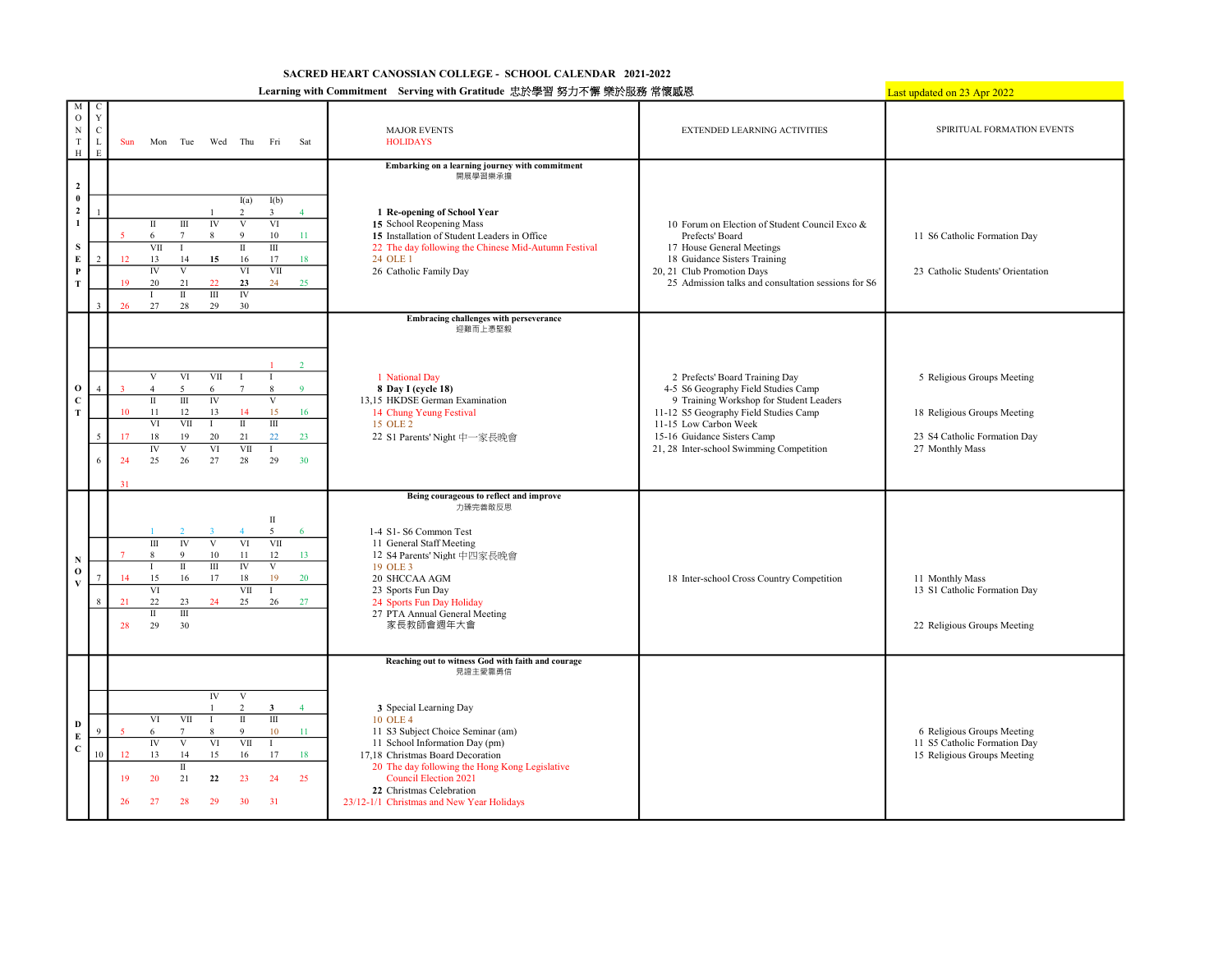| M<br>$\rm{O}$<br>$_{\rm N}$<br>$\mathbf T$<br>$\,$ H              | $\mathbf C$<br>$\mathbf Y$<br>$\mathbf C$<br>L<br>E | Sun                                             | Mon Tue                                                                 |                                                                  |                                                                                      | Wed Thu                                                   | Fri                                                         | Sat                                                | <b>MAJOR EVENTS</b><br><b>HOLIDAYS</b>                                                                                                                                                                                                                                          | <b>EXTENDED LEARNING ACTIVITIES</b>                                               | SPIRITUAL FORMATION EVENTS                                                     |
|-------------------------------------------------------------------|-----------------------------------------------------|-------------------------------------------------|-------------------------------------------------------------------------|------------------------------------------------------------------|--------------------------------------------------------------------------------------|-----------------------------------------------------------|-------------------------------------------------------------|----------------------------------------------------|---------------------------------------------------------------------------------------------------------------------------------------------------------------------------------------------------------------------------------------------------------------------------------|-----------------------------------------------------------------------------------|--------------------------------------------------------------------------------|
| $\mathbf 2$                                                       |                                                     |                                                 |                                                                         |                                                                  |                                                                                      |                                                           |                                                             |                                                    | Collaborating to pursue excellence together<br>追求卓越共携手                                                                                                                                                                                                                          |                                                                                   |                                                                                |
| $\bf{0}$<br>$\mathbf 2$<br>$\mathbf{2}$<br>$\mathbf{J}$<br>A<br>N |                                                     | $\mathcal{D}$<br>$\mathbf{Q}$<br>16<br>23<br>30 | 10<br>VII<br>17<br>Ш<br>24<br>31                                        | $\Delta$<br>11<br>$\mathbf{I}$<br>18<br>IV<br>25                 | 12<br>$\overline{\rm II}$<br>19<br>V<br>26                                           | 13<br>$\rm III$<br>20<br>VI<br>27                         | 14<br>$\overline{N}$<br>21<br>28                            | 15<br>22<br>29                                     | 3-15 S1-5 First Term Examinations 上學期期考<br>3-20 S6 Mock Examinations<br>17 Day 7 (odd cycle)<br>18-21 Day 1 - Day 4 (even cycle)<br>28/1-7/2 Lunar New Year Holidays                                                                                                            |                                                                                   | 27 Monthly Mass                                                                |
| F<br>${\bf E}$<br>B                                               | 11<br>12                                            | 6<br>13<br>20<br>27                             | $\overline{7}$<br>$_{\rm IV}$<br>14<br>$\scriptstyle\rm II$<br>21<br>28 | VII<br>8<br>$\overline{V}$<br>15<br>$\rm III$<br>22              | 9<br>VI<br>16<br>IV<br>23                                                            | $\mathbf{I}$<br>$10\,$<br>VII<br>17<br>$\mathbf{V}$<br>24 | $\overline{4}$<br>Ш<br>11<br>$\mathbf{I}$<br>18<br>VI<br>25 | 5 <sup>5</sup><br>12<br>19<br>26                   | Developing an innovative mind to share and serve<br>盡顯關懷育創意<br>15 Mid-year School Review<br>18 OLE 5<br>21-25 S6 Mock Examination Corrections<br>22-23 Mid-year Evaluation (Special Timetable)<br>21 S6 Prayer Meeting<br>26 Parents' Day (S1-5) 家長日<br>28 Parents' Day Holiday | 24,28 Inter-school Athletics Competition<br>28 S5 Biology Field Trip              | 12 S2 Catholic Formation Day<br>16 Religious Groups Meeting<br>25 Monthly Mass |
| $\mathbf M$<br>A<br>$\bf R$                                       | 13<br>14<br>15                                      | 6<br>13<br>20<br>27                             | $\rm III$<br>$7\phantom{.0}$<br>14<br>21<br>28                          | VII<br>${\rm IV}$<br>8<br>$\scriptstyle\rm II$<br>15<br>22<br>29 | $\mathbf{I}$<br>$\overline{2}$<br>$\mathbf V$<br>9<br>$\mathbb{I}$<br>16<br>23<br>30 | П<br>$\overline{3}$<br>VI<br>10<br>17<br>24<br>31         | $\overline{4}$<br>VII<br>11<br>18<br>25                     | 5 <sup>1</sup><br>12<br><sup>19</sup><br>- 26      | Appreciating diversity with respect<br>尊重多元納差異<br>4 Internal Talent Quest<br>10 General Staff Meeting<br>12/3-24/4 Special Vacation<br>14-16 Special Learning Days                                                                                                              | 3 Inter-school Athletics Competition<br>19 S4 & S5 Careers Expo<br>25 Earth Hour  | 10 Way of the Cross<br>21 Sacrament of Reconciliation                          |
| A<br>$\mathbf P$<br>$\mathbf R$                                   | 16<br>17                                            | $\overline{3}$<br>10<br>17<br>24                | $\overline{4}$<br>$\rm{II}$<br>11<br>18<br>VIIa<br>25                   | $\overline{5}$<br>$\overline{m}$<br>12<br>19<br>VIIb<br>26       | VI<br>6<br>IV<br>13<br>20<br>Ia<br>27                                                | VII<br>$\overline{7}$<br>14<br>21<br>$_{\text{lb}}$<br>28 | 15<br>22<br>$\;$ II<br>29                                   | $\overline{2}$<br>$\overline{9}$<br>16<br>23<br>30 | <b>Recognising God in our daily lives</b><br>日進於善顯主愛<br>4-13 Special Learning Days<br>5 Ching Ming Festival<br>15 National Security Day<br>25 Easter Programme<br><b>29 OLE</b>                                                                                                 | 9 S3 JA Career Dimensions 4.0<br>30 S5 JA Future Skills Workshop & Mock Interview | 6 Monthly Mass<br>9 S3 Catholic Formation Day<br>26 Religious Groups Meeting   |